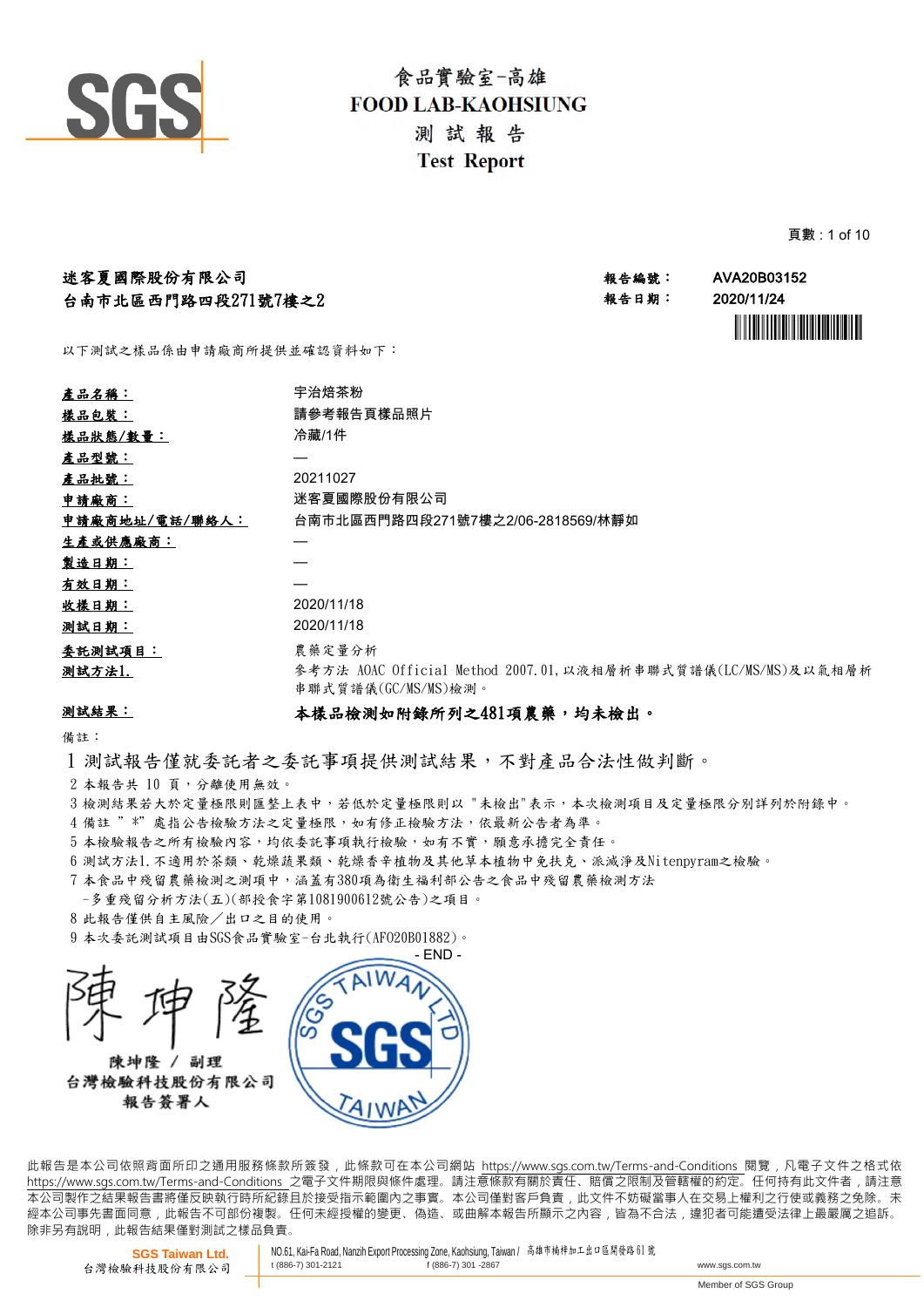

|     |       | 貝                                      |
|-----|-------|----------------------------------------|
| 附 錄 | 報告編號: | AVA20B03152                            |
|     | 報告日期: | 2020/11/24                             |
|     |       | <u> Ali III ali III ali Ali III il</u> |

|                  | <u>測試項目及LOQ彙整表:</u>                       |                                     | 單位:           | ppm(mg/kg) |        |                  |                     |              | <u> Hill Hill Hill Hill Hill Hill</u> |
|------------------|-------------------------------------------|-------------------------------------|---------------|------------|--------|------------------|---------------------|--------------|---------------------------------------|
| 序<br>號           | 测試項目                                      |                                     | CAS NO.       | 定量極限       | 序<br>號 |                  | 测試項目                | CAS NO.      | 定量極限                                  |
| $\overline{1}$ . | 2.3.5.6-Tetrachloroaniline                | 2,3,5,6-Tetrachloroaniline          | 3481-20-7     | 0.05       | 41.    | 佈生               | Benthiazole         | 21564-17-0   | 0.05                                  |
| $\overline{2}$   | 2.6-DIPN                                  | .6-Diisopropylnaphthalene(2,6-DIPN) | 24157-81-1    | 0.05       | 42.    | Benzovindiflupyr | Benzovindiflupyr    | 1072957-71-1 | 0.05                                  |
| 3.               | 2-Phenylphenol                            | 2-Phenylphenol                      | $90 - 43 - 7$ | 0.05       | 43.    | 西脱蟎              | Benzoximate         | 29104-30-1   | 0.05                                  |
| $\overline{4}$ . | 阿巴汀                                       | Abamectin                           | 71751-41-2    | 0.05       | 44.    | α-蟲必死            | $\alpha$ -BHC       | 319-84-6     | 0.03                                  |
| $\overline{5}$   | 毆殺松                                       | Acephate                            | 30560-19-1    | 0.05       | 45.    | β-蟲必死            | <b>ß-BHC</b>        | 319-85-7     | 0.05                                  |
| 6.               | 亞醌蟎                                       | Acequinocyl                         | 57960-19-7    | 0.05       | 46.    | δ-蟲必死            | δ-BHC               | 319-86-8     | 0.05                                  |
| $\overline{7}$ . | 亞醌蟎代謝物                                    | Acequinocyl-hydroxyl                | 57960-31-3    | 0.05       | 47.    | 必芬蟎              | <b>Bifenazate</b>   | 149877-41-8  | 0.05                                  |
| 8.               | 亞滅培                                       | Acetamiprid                         | 135410-20-7   | 0.05       | 48.    | 必芬諾              | <b>Bifenox</b>      | 42576-02-3   | 0.05                                  |
| 9.               | Acetochlor                                | Acetochlor                          | 34256-82-1    | 0.05       | 49.    | 畢芬寧              | <b>Bifenthrin</b>   | 82657-04-3   | 0.05                                  |
| 10.              | Acibenzolar-S-methyl Acibenzolar-S-methyl |                                     | 135158-54-2   | 0.05       | 50.    | 比多農              | Bitertanol          | 55179-31-2   | 0.05                                  |
| 11.              | 亞喜芬                                       | Acifluorfen                         | 50594-66-6    | 0.02       | 51.    | 白克列              | <b>Boscalid</b>     | 188425-85-6  | 0.05                                  |
| 12.              | 阿納寧                                       | Acrinathrin                         | 101007-06-1   | 0.05       | 52.    | 克草               | <b>Bromacil</b>     | 314-40-9     | 0.05                                  |
| 13.              | 拉草                                        | Alachlor                            | 15972-60-8    | 0.05       | 53.    | Bromobutide      | Bromobutide         | 74712-19-9   | 0.05                                  |
| 14.              | Alanycarb                                 | Alanycarb                           | 83130-01-2    | 0.05       | 54.    | 乙基溴磷松            | Bromophos-ethyl     | 4824-78-6    | 0.05                                  |
| 15.              | 得滅克                                       | Aldicarb                            | 116-06-3      | 0.02       | 55.    | 溴磷松              | <b>Bromophos</b>    | 2104-96-3    | 0.05                                  |
| 16.              | 得滅克碸                                      | Aldicarb sulfone                    | 1646-88-4     | 0.02       | 56.    | 新殺蟎              | Bromopropylate      | 18181-80-1   | 0.05                                  |
| 17.              | 得滅克亞碸                                     | Aldicarb sulfoxide                  | 1646-87-3     | 0.02       | 57.    | 溴克座              | Bromuconazole       | 116255-48-2  | 0.05                                  |
| 18.              | 阿特靈                                       | Aldrin                              | 309-00-2      | 0.03       | 58.    | 必克蝨              | <b>Bufencarb</b>    | 8065-36-9    | 0.03                                  |
| 19.              | 亞烈寧                                       | Allethrin                           | 584-79-2      | 0.1        | 59.    | 布瑞莫              | <b>Bupirimate</b>   | 41483-43-6   | 0.05                                  |
| 20.              | 亞汰草                                       | Alloxydim(sodium)                   | 55635-13-7    | 0.05       | 60.    | 布芬淨              | <b>Buprofezin</b>   | 69327-76-0   | 0.05                                  |
| 21.              | 亞滅寧                                       | a-cypermethrin                      | 67375-30-8    | 0.5        | 61.    | 丁基拉草             | <b>Butachlor</b>    | 23184-66-9   | 0.05                                  |
| 22.              | 滅脫定                                       | Ametoctradin                        | 865318-97-4   | 0.05       | 62.    | 布芬草              | <b>Butafenacil</b>  | 134605-64-4  | 0.05                                  |
| 23.              | 草殺淨                                       | Ametryn                             | 834-12-8      | 0.05       | 63.    | 佈嘉信              | Butocarboxim        | 34681-10-2   | 0.05                                  |
| 24.              | 安美速                                       | Amisulbrom                          | 348635-87-0   | 0.05       | 64.    | 比達寧              | <b>Butralin</b>     | 33629-47-9   | 0.05                                  |
| 25.              | 三亞蟎                                       | Amitraz                             | 33089-61-1    | 0.02       | 65.    | Cadusafos        | Cadusafos           | 95465-99-9   | 0.05                                  |
| 26.              | Aramite                                   | Aramite                             | 140-57-8      | 0.05       | 66.    | 加保利              | Carbaryl            | 63-25-2      | 0.05                                  |
| 27.              | 亞速爛                                       | Asulam                              | 3337-71-1     | 0.02       | 67.    | 貝芬替              | Carbendazim         | 10605-21-7   | 0.05                                  |
| 28.              | 草脫淨                                       | Atrazine                            | 1912-24-9     | 0.05       | 68.    | 加保扶              | Carbofuran          | 1563-66-2    | 0.05                                  |
| 29.              | Azaconazole                               | Azaconazole                         | 60207-31-0    | 0.05       | 69.    | 3-酮基加保扶          | 3-keto Carbofuran   | 16709-30-1   | 0.05                                  |
| 30.              | Azimsulfuron                              | Azimsulfuron                        | 120162-55-2   | 0.02       | 70.    | 3-羥基加保扶          | 3-OH carbofuran     | 16655-82-6   | 0.05                                  |
| 31.              | 谷速松                                       | Azinphos-methyl                     | 86-50-0       | 0.1        | 71.    | 加芬松              | Carbophenothion     | 786-19-6     | 0.05                                  |
| 32.              | 滅蘇民                                       | Aziprotryne                         | 4658-28-0     | 0.05       | 72.    | 丁基加保扶            | Carbosulfan         | 55285-14-8   | 0.05                                  |
| 33.              | 亞托敏                                       | Azoxystrobin                        | 131860-33-8   | 0.05       | 73.    | Carboxin         | Carboxin            | 5234-68-4    | 0.05                                  |
| 34.              | 本達樂                                       | Benalaxyl                           | 71626-11-4    | 0.05       | 74.    | 乙基克繁草            | Carfentrazone-ethyl | 128639-02-1  | 0.05                                  |
| 35.              | 免敵克                                       | Bendiocarb                          | 22781-23-3    | 0.05       | 75.    | 加普胺              | Carpropamid         | 104030-54-8  | 0.05                                  |
| 36.              | 倍尼芬                                       | Benfluralin                         | 1861-40-1     | 0.05       | 76.    | 蟎離丹              | Chinomethionat      | 2439-01-2    | 0.05                                  |
| 37.              | 免扶克                                       | Benfuracarb                         | 82560-54-1    | 備註6        | 77.    | 剋安勃              | Chlorantraniliprole | 500008-45-7  | 0.05                                  |
| 38.              | Benoxacor                                 | Benoxacor                           | 98730-04-2    | 0.05       | 78.    | Chlorbenside     | Chlorbenside        | 103-17-3     | 0.05                                  |
| 39.              | 免速隆                                       | Bensulfuron-methyl                  | 83055-99-6    | 0.05       | 79.    | Chlorbenzuron    | Chlorbenzuron       | 57160-47-1   | 0.05                                  |

此報告是本公司依照背面所印之通用服務條款所簽發,此條款可在本公司網站 https://www.sgs.com.tw/Terms-and-Conditions 閱覽,凡電子文件之格式依 https://www.sqs.com.tw/Terms-and-Conditions 之電子文件期限與條件處理。請注意條款有關於責任、賠償之限制及管轄權的約定。任何持有此文件者,請注意 本 公 司 製 作 之 結 果 報 告 書 將 僅 反 映 執 行 時 所 紀 錄 且 於 接 受 指 示 範 圍 內 之 事 實 。 本 公 司 僅 對 客 戶 負 責 , 此 文 件 不 妨 礙 當 事 人 在 交 易 上 權 利 之 行 使 或 義 務 之 免 除 。 未 經 本 公 司 事 先 書 面 同 意 , 此 報 告 不 可 部 份 複 製 。 任 何 未 經 授 權 的 變 更 、 偽 造 、 或 曲 解 本 報 告 所 顯 示 之 內 容 , 皆 為 不 合 法 , 違 犯 者 可 能 遭 受 法 律 上 最 嚴 厲 之 追 訴 。 除非另有說明, 此報告結果僅對測試之樣品負責。

Chlorbufam

**本達隆 Bentazone 25057-89-0 0.05 80. Chlorbufam Chlorbufam 1967-16-4** 

**SGS Taiwan Ltd.** 台灣檢驗科技股份有限公司

40.

NO.61, Kai-Fa Road, Nanzih Export Processing Zone, Kaohsiung, Taiwan / 高雄市楠梓加工出口區開發路 <sup>61</sup> <sup>號</sup> t (886-7) 301 -2867 www.sgs.com.tw

Member of SGS Group

0.02

頁數 : 2 of 10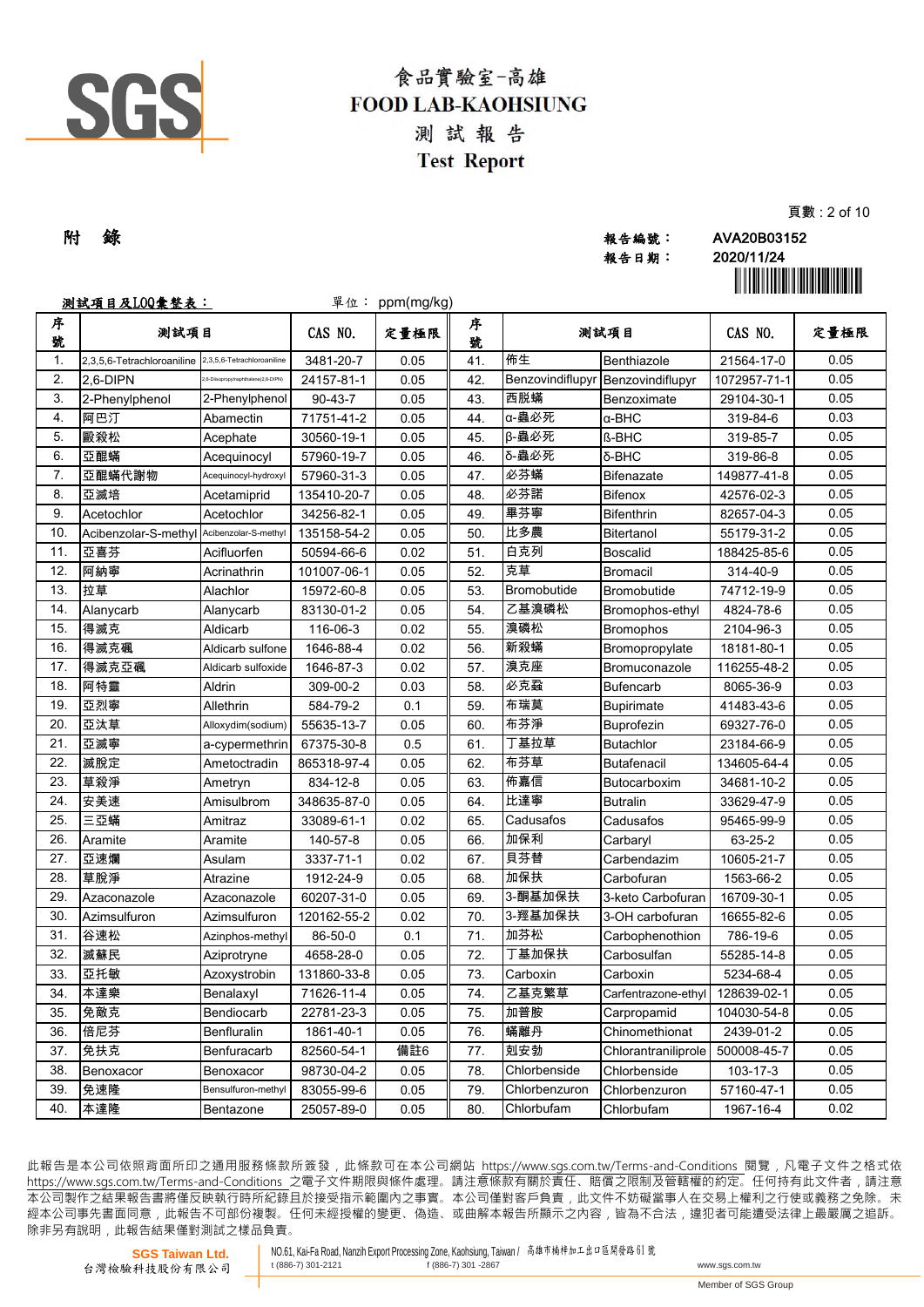

|     |       | ~~          |
|-----|-------|-------------|
| 附 錄 | 報告編號: | AVA20B03152 |
|     | 報告日期: | 2020/11/24  |
|     |       |             |

報告日期: 2020/11/24

頁數 : 3 of 10

|        | <u>測試項目及LOQ彙整表:</u> |                     |               | 單位: ppm(mg/kg) |        |                 |                   |             |      |
|--------|---------------------|---------------------|---------------|----------------|--------|-----------------|-------------------|-------------|------|
| 序<br>號 | 测試項目                |                     | CAS NO.       | 定量極限           | 序<br>號 |                 | 测試項目              | CAS NO.     | 定量極限 |
| 81.    | 克凡派                 | Chlorfenapyr        | 122453-73-0   | 0.05           | 121.   | 克絕              | Cymoxanil         | 57966-95-7  | 0.05 |
| 82.    | Chlorfenson         | Chlorfenson         | $80 - 33 - 1$ | 0.05           | 122.   | 賽滅寧             | Cypermethrin      | 52315-07-8  | 0.5  |
| 83.    | 氯芬松                 | Chlorfenvinphos     | 470-90-6      | 0.05           | 123.   | 賽芬寧             | Cyphenothrin      | 39515-40-7  | 0.05 |
| 84.    | 克福隆                 | Chlorfluazuron      | 71422-67-8    | 0.05           | 124.   | 環克座             | Cyproconazole     | 94361-06-5  | 0.05 |
| 85.    | 克氯苯                 | Chlorobenzilate     | 510-15-6      | 0.05           | 125.   | 賽普洛             | Cyprodinil        | 121552-61-2 | 0.05 |
| 86.    | 克氯蟎                 | Chloropropylate     | 5836-10-2     | 0.02           | 126.   | o,p'-滴滴滴        | o,p'-DDD          | 53-19-0     | 0.02 |
| 87.    | 四氯異苯腈               | Chlorothalonil      | 1897-45-6     | 0.05           | 127.   | o,p'-滴滴易        | o,p'-DDE          | 3424-82-6   | 0.02 |
| 88.    | Chloroxuron         | Chloroxuron         | 1982-47-4     | 0.02           | 128.   | o,p'-滴滴涕        | o,p'-DDT          | 789-02-6    | 0.02 |
| 89.    | Chlorpropham        | Chlorpropham        | 101-21-3      | 0.05           | 129.   | p,p'-滴滴滴        | p,p'-DDD          | 72-54-8     | 0.02 |
| 90.    | 陶斯松                 | Chlorpyrifos        | 2921-88-2     | 0.05           | 130.   | p,p'-滴滴易        | p,p'-DDE          | 72-55-9     | 0.02 |
| 91.    | 甲基陶斯松               | Chlorpyrifos-methyl | 5598-13-0     | 0.05           | 131.   | p,p'-滴滴涕        | p,p'-DDT          | $50-29-3$   | 0.02 |
| 92.    | 大克草                 | Chlorthal-dimethyl  | 1861-32-1     | 0.05           | 132.   | 魚藤素             | Deguelin          | 522-17-8    | 0.05 |
| 93.    | 克硫松                 | Chlorthiophos       | 60238-56-4    | 0.05           | 133.   | 第滅寧             | Deltamethrin      | 52918-63-5  | 0.05 |
| 94.    | 克氯得                 | Chlozolinate        | 84332-86-5    | 0.05           | 134.   | Demeton O&S     | Demeton O&S       | 8065-48-3   | 0.05 |
| 95.    | 可芬諾                 | Chromafenozide      | 143807-66-3   | 0.05           | 135.   | 滅賜松             | Demeton-S-methyl  | 919-86-8    | 0.05 |
| 96.    | Cinidon-ethyl       | Cinidon-ethyl       | 142891-20-1   | 0.02           | 136.   | Di-allate       | Di-allate         | 2303-16-4   | 0.05 |
| 97.    | 西速隆                 | Cinosulfuron        | 94593-91-6    | 0.05           | 137.   | 大利松             | Diazinon          | 333-41-5    | 0.05 |
| 98.    | cis-可氯丹             | cis-Chlordane       | 5103-71-9     | 0.05           | 138.   | Dichlofenthion  | Dichlofenthion    | $97-17-6$   | 0.05 |
| 99.    | 剋草同                 | Clethodim           | 99129-21-2    | 0.05           | 139.   | Dichlormid      | Dichlormid        | 37764-25-3  | 0.05 |
| 100    | 克芬蟎                 | Clofentezine        | 74115-24-5    | 0.05           | 140.   | 二氯松             | <b>Dichlorvos</b> | 62-73-7     | 0.05 |
| 101    | 可滅蹤                 | Clomazone           | 81777-89-1    | 0.05           | 141.   | Diclofop-methyl | Diclofop-methyl   | 51338-27-3  | 0.05 |
| 102.   | 克普草                 | Clomeprop           | 84496-56-0    | 0.05           | 142.   | 大克爛             | Dicloran          | 99-30-9     | 0.05 |
| 103.   | 可尼丁                 | Clothianidin        | 210880-92-5   | 0.05           | 143.   | 大克蟎及其代謝物        | Dicofol           | 115-32-2    | 0.05 |
| 104.   | 蠅毒磷                 | Coumaphos           | 56-72-4       | 0.05           | 144.   | 雙特松             | Dicrotophos       | 141-66-2    | 0.05 |
| 105.   | 蝨必殺                 | CPMC (Etrofol)      | 3942-54-9     | 0.05           | 145.   | 地特靈             | <b>Dieldrin</b>   | 60-57-1     | 0.05 |
| 106.   | 氰乃淨                 | Cyanazine           | 21725-46-2    | 0.05           | 146.   | Diethofencarb   | Diethofencarb     | 87130-20-9  | 0.05 |
| 107.   | 施力松                 | Cyanofenphos        | 13067-93-1    | 0.05           | 147.   | 待克利             | Difenoconazole    | 119446-68-3 | 0.05 |
| 108.   | 氰乃松                 | Cvanophos           | 2636-26-2     | 0.05           | 148.   | 二福隆             | Diflubenzuron     | 35367-38-5  | 0.05 |
| 109.   | 賽安勃                 | Cyantraniliprole    | 736994-63-1   | 0.05           | 149.   | Diflufenican    | Diflufenican      | 83164-33-4  | 0.05 |
| 110    | 賽座滅                 | Cyazofamid          | 120116-88-3   | 0.05           | 150.   | Dimepiperate    | Dimepiperate      | 61432-55-1  | 0.05 |
| 111.   | Cyclaniliprole      | Cyclaniliprole      | 1031756-98-5  | 0.05           | 151.   | Dimethametryn   | Dimethametryn     | 22936-75-0  | 0.05 |
| 112.   | 賽保寧                 | Cycloprothrin       | 63935-38-6    | 0.02           | 152.   | 汰草滅             | Dimethenamid      | 87674-68-8  | 0.05 |
| 113.   | 環磺隆                 | Cyclosulfamuron     | 136849-15-5   | 0.05           | 153.   | 穫萎得             | Dimethipin        | 55290-64-7  | 0.05 |
| 114.   | 環殺草                 | Cycloxydim          | 101205-02-1   | 0.05           | 154.   | 大滅松             | Dimethoate        | 60-51-5     | 0.05 |
| 115.   | 賽派芬                 | Cyenopyrafen        | 560121-52-0   | 0.05           | 155.   | 達滅芬             | Dimethomorph      | 110488-70-5 | 0.05 |
| 116.   | 賽芬胺                 | Cyflufenamid        | 180409-60-3   | 0.05           | 156.   | 達克利             | Diniconazole      | 83657-24-3  | 0.05 |
| 117.   | 賽芬蟎                 | Cyflumetofen        | 400882-07-7   | 0.05           | 157.   | 撻乃安             | Dinitramine       | 29091-05-2  | 0.05 |
| 118.   | 賽扶寧                 | Cyfluthrin          | 68359-37-5    | 0.05           | 158.   | 達特南             | Dinotefuran       | 165252-70-0 | 0.05 |
| 119.   | 丁基賽伏草               | Cyhalofop-butyl     | 122008-85-9   | 0.05           | 159.   | Diofenolan      | Diofenolan        | 63837-33-2  | 0.05 |
| 120.   | 賽洛寧                 | λ-Cyhalothrin       | 91465-08-6    | 0.05           | 160.   | 大克松             | Dioxathion        | 78-34-2     | 0.02 |

此報告是本公司依照背面所印之通用服務條款所簽發,此條款可在本公司網站 https://www.sgs.com.tw/Terms-and-Conditions 閱覽,凡電子文件之格式依 https://www.sqs.com.tw/Terms-and-Conditions 之電子文件期限與條件處理。請注意條款有關於責任、賠償之限制及管轄權的約定。任何持有此文件者,請注意 本 公 司 製 作 之 結 果 報 告 書 將 僅 反 映 執 行 時 所 紀 錄 且 於 接 受 指 示 範 圍 內 之 事 實 。 本 公 司 僅 對 客 戶 負 責 , 此 文 件 不 妨 礙 當 事 人 在 交 易 上 權 利 之 行 使 或 義 務 之 免 除 。 未 經 本 公 司 事 先 書 面 同 意 , 此 報 告 不 可 部 份 複 製 。 任 何 未 經 授 權 的 變 更 、 偽 造 、 或 曲 解 本 報 告 所 顯 示 之 內 容 , 皆 為 不 合 法 , 違 犯 者 可 能 遭 受 法 律 上 最 嚴 厲 之 追 訴 。 除非另有說明, 此報告結果僅對測試之樣品負責。

**SGS Taiwan Ltd.** 台灣檢驗科技股份有限公司 NO.61, Kai-Fa Road, Nanzih Export Processing Zone, Kaohsiung, Taiwan / 高雄市楠梓加工出口區開發路 <sup>61</sup> <sup>號</sup> t  $(886-7)$  301-2867 www.sgs.com.tw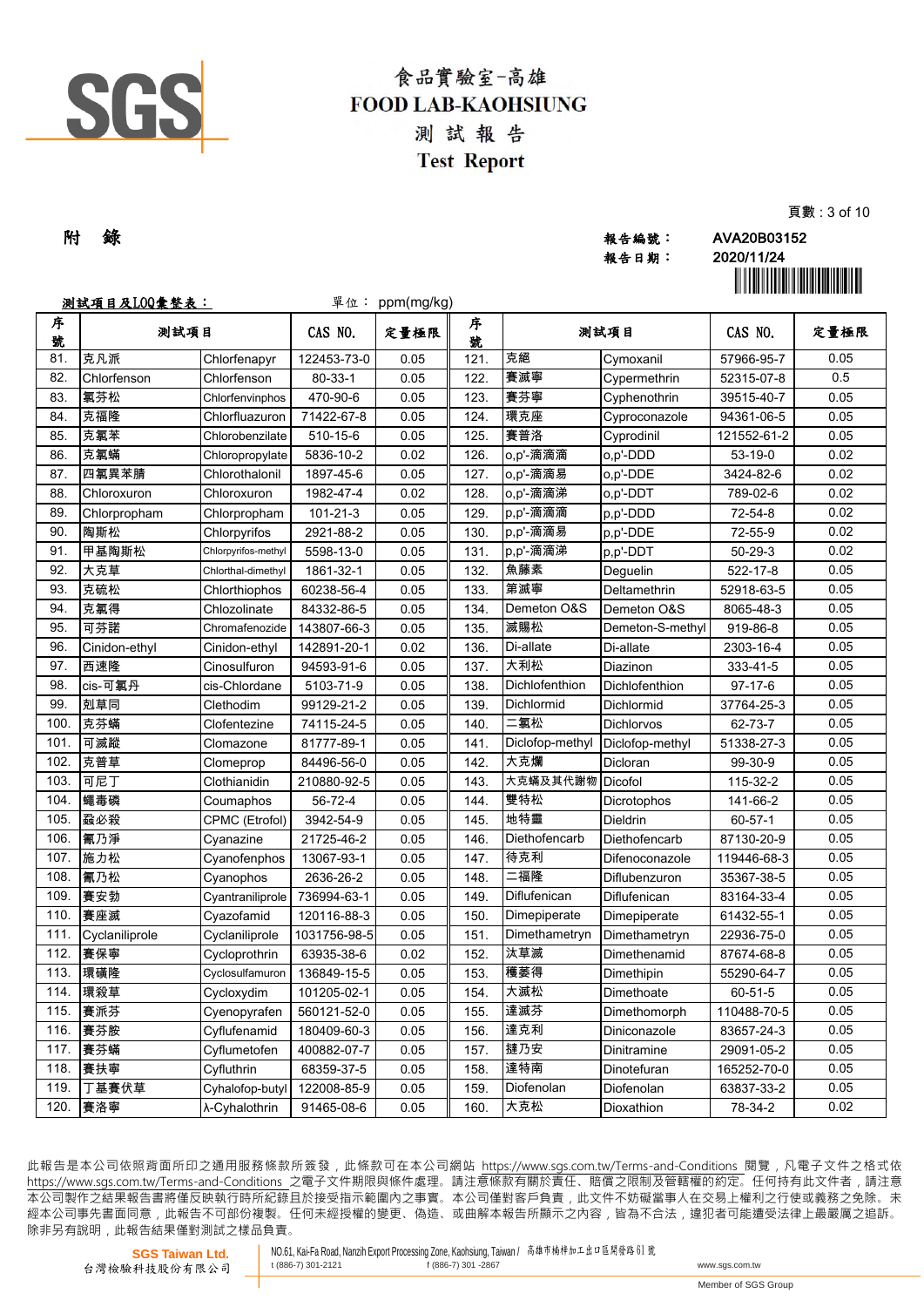

|     |       | .           |
|-----|-------|-------------|
| 附 錄 | 報告編號: | AVA20B03152 |
|     | 報告日期: | 2020/11/24  |

頁數 : 4 of 10

|        | <u>測試項目及LOQ彙整表:</u> |                        |             | 單位: ppm(mg/kg) |        |                                 |                      |             |       |
|--------|---------------------|------------------------|-------------|----------------|--------|---------------------------------|----------------------|-------------|-------|
| 序<br>號 | 测試項目                |                        | CAS NO.     | 定量極限           | 序<br>號 | 测試項目                            |                      | CAS NO.     | 定量極限  |
| 161.   | 大芬滅                 | Diphenamid             | 957-51-7    | 0.05           | 201.   | 芬殺草                             | Fenoxaprop-ethyl     | 66441-23-4  | 0.05  |
| 162    | Diphenylamine       | Diphenylamine          | 122-39-4    | 0.05           | 202.   | 芬諾克                             | Fenoxycarb           | 79127-80-3  | 0.05  |
| 163.   | 二硫松                 | Disulfoton             | 298-04-4    | 0.05           | 203.   | 芬普寧                             | Fenpropathrin        | 39515-41-8  | 0.05  |
| 164.   | 普得松                 | <b>Ditalimfos</b>      | 5131-24-8   | 0.03           | 204.   | 芬普福                             | Fenpropimorph        | 67564-91-4  | 0.05  |
| 165.   | 汰硫草                 | Dithiopyr              | 97886-45-8  | 0.05           | 205.   | Fenpyrazamine                   | Fenpyrazamine        | 473798-59-3 | 0.05  |
| 166.   | 達有龍                 | Diuron                 | 330-54-1    | 0.05           | 206.   | 芬普蟎                             | Fenpyroximate        | 134098-61-6 | 0.05  |
| 167.   | 汰草龍                 | Dymron                 | 42609-52-9  | 0.05           | 207.   | 繁福松                             | Fensulfothion        | 115-90-2    | 0.05  |
| 168.   | 護粒松                 | Edifenphos             | 17109-49-8  | 0.05           | 208.   | 芬殺松                             | Fenthion             | 55-38-9     | 0.05  |
| 169.   | 因滅汀B1a              | Emamectin benzoate B1a | 155569-91-8 | 0.05           | 209.   | 芬化利                             | Fenvalerate          | 51630-58-1  | 0.05  |
| 170.   | 因滅汀B1b              | Emamectin benzoate B1b | 155569-91-8 |                | 210.   | 富米綜                             | Ferimzone            | 89269-64-7  | 0.05  |
| 171.   | α-安殺番               | α-Endosulfan           | 959-98-8    | 0.05           | 211.   | 芬普尼                             | Fipronil             | 120068-37-3 | 0.002 |
| 172.   | β-安殺番               | <b>B-Endosulfan</b>    | 33213-65-9  | 0.05           | 212.   | Fipronil sulfide                | Fipronil sulfide     | 120067-83-6 | 0.05  |
| 173.   | 安殺番硫酸鹽              | Endosulfan sulfate     | 1031-07-8   | 0.05           | 213.   | Fipronil-desulfinyl             | Fipronil-desulfinyl  | 205650-65-3 | 0.05  |
| 174.   | 安特靈                 | Endrin                 | 72-20-8     | 0.05           | 214.   | 芬普尼代謝物                          | Fipronil-sulfone     | 120068-36-2 | 0.002 |
| 175.   | 品松                  | EPN                    | 2104-64-5   | 0.03           | 215.   | Flamprop-methyl                 | Flamprop-methyl      | 52756-25-9  | 0.05  |
| 176.   | 依普座                 | Epoxiconazole          | 133855-98-8 | 0.05           | 216.   | 伏速隆                             | Flazasulfuron        | 104040-78-0 | 0.05  |
| 177.   | 益化利                 | Esfenvalerate          | 66230-04-4  | 0.05           | 217.   | 氟尼胺                             | Flonicamid           | 158062-67-0 | 0.05  |
| 178.   | Etaconazole         | Etaconazole            | 60207-93-4  | 0.05           | 218.   | Fluacrypyrim                    | Fluacrypyrim         | 229977-93-9 | 0.05  |
| 179.   | Ethalfluralin       | Ethalfluralin          | 55283-68-6  | 0.05           | 219.   | 伏寄普                             | Fluazifop-P-butyl    | 69806-50-4  | 0.05  |
| 180.   | Ethiofencarb        | Ethiofencarb           | 29973-13-5  | 0.02           | 220.   | 扶吉胺                             | Fluazinam            | 79622-59-6  | 0.05  |
| 181.   | 愛殺松                 | Ethion                 | 563-12-2    | 0.05           | 221.   | 氟大滅                             | Flubendiamide        | 272451-65-7 | 0.05  |
| 182.   | 益斯普                 | Ethiprole              | 181587-01-9 | 0.05           | 222.   | 護賽寧                             | Flucythrinate        | 70124-77-5  | 0.05  |
| 183.   | 依瑞莫                 | Ethirimol              | 23947-60-6  | 0.05           | 223.   | 護汰寧                             | Fludioxonil          | 131341-86-1 | 0.06  |
| 184.   | 普伏松                 | Ethoprophos            | 13194-48-4  | 0.05           | 224.   | 氟速芬                             | Fluensulfone         | 318290-98-1 | 0.05  |
| 185    | 依芬寧                 | Etofenprox             | 80844-07-1  | 0.05           | 225.   | 氟芬隆                             | Flufenoxuron         | 101463-69-8 | 0.05  |
| 186    | 依殺蟎                 | Etoxazole              | 153233-91-1 | 0.05           | 226.   | 福滅寧                             | Flumethrin           | 69770-45-2  | 0.05  |
| 187    | 依得利                 | Etridiazole            | 2593-15-9   | 0.05           | 227.   | 氟比來                             | Fluopicolide         | 239110-15-7 | 0.05  |
| 188.   | 益多松                 | Etrimfos               | 38260-54-7  | 0.05           | 228.   | 氟派瑞                             | Fluopyram            | 658066-35-4 | 0.05  |
| 189.   | 凡殺同                 | Famoxadone             | 131807-57-3 | 0.05           | 229.   | Fluoroglycofen-ethyl            | Fluoroglycofen-ethyl | 77501-90-7  | 0.05  |
| 190    | 芬滅松                 | Fenamiphos             | 22224-92-6  | 0.05           | 230.   | Flupyradifurone                 | Flupyradifurone      | 951659-40-8 | 0.05  |
| 191.   | 芬瑞莫                 | Fenarimol              | 60168-88-9  | 0.05           | 231.   | Fluquinconazole Fluquinconazole |                      | 136426-54-5 | 0.05  |
| 192.   | 芬殺蟎                 | Fenazaquin             | 120928-09-8 | 0.05           | 232.   | 氟氯比代謝物                          | Fluroxypyr-meptyl    | 81406-37-3  | 0.05  |
| 193.   | 芬克座                 | Fenbuconazole          | 114369-43-6 | 0.05           | 233.   | Flurtamone                      | Flurtamone           | 96525-23-4  | 0.02  |
| 194.   | 芬佈賜                 | Fenbutatin-oxide       | 13356-08-6  | 0.05           | 234.   | 護矽得                             | Flusilazole          | 85509-19-9  | 0.05  |
| 195.   | 樂乃淨                 | Fenchlorphos           | 299-84-3    | 0.25           | 235.   | 福多寧                             | Flutolanil           | 66332-96-5  | 0.05  |
| 196.   | Fenhexamid          | Fenhexamid             | 126833-17-8 | 0.05           | 236.   | 護汰芬                             | Flutriafol           | 76674-21-0  | 0.05  |
| 197.   | 撲滅松                 | Fenitrothion           | 122-14-5    | 0.05           | 237.   | 福化利                             | Fluvalinate          | 102851-06-9 | 0.05  |
| 198.   | 丁基滅必蝨               | Fenobucarb             | 3766-81-2   | 0.05           | 238.   | 氟克殺                             | Fluxapyroxad         | 907204-31-3 | 0.05  |
| 199.   | 芬硫克                 | Fenothiocarb           | 62850-32-2  | 0.05           | 239.   | 福爾培                             | Folpet               | 133-07-3    | 0.04  |
| 200.   | 芬諾尼                 | Fenoxanil              | 115852-48-7 | 0.05           | 240.   | 大福松                             | Fonofos              | 944-22-9    | 0.05  |

此報告是本公司依照背面所印之通用服務條款所簽發,此條款可在本公司網站 https://www.sgs.com.tw/Terms-and-Conditions 閱覽,凡電子文件之格式依 https://www.sqs.com.tw/Terms-and-Conditions 之電子文件期限與條件處理。請注意條款有關於責任、賠償之限制及管轄權的約定。任何持有此文件者,請注意 本 公 司 製 作 之 結 果 報 告 書 將 僅 反 映 執 行 時 所 紀 錄 且 於 接 受 指 示 範 圍 內 之 事 實 。 本 公 司 僅 對 客 戶 負 責 , 此 文 件 不 妨 礙 當 事 人 在 交 易 上 權 利 之 行 使 或 義 務 之 免 除 。 未 經 本 公 司 事 先 書 面 同 意 , 此 報 告 不 可 部 份 複 製 。 任 何 未 經 授 權 的 變 更 、 偽 造 、 或 曲 解 本 報 告 所 顯 示 之 內 容 , 皆 為 不 合 法 , 違 犯 者 可 能 遭 受 法 律 上 最 嚴 厲 之 追 訴 。 除非另有說明, 此報告結果僅對測試之樣品負責。

**SGS Taiwan Ltd.** 台灣檢驗科技股份有限公司 NO.61, Kai-Fa Road, Nanzih Export Processing Zone, Kaohsiung, Taiwan / 高雄市楠梓加工出口區開發路 <sup>61</sup> <sup>號</sup> t  $(886-7)$  301-2867 www.sgs.com.tw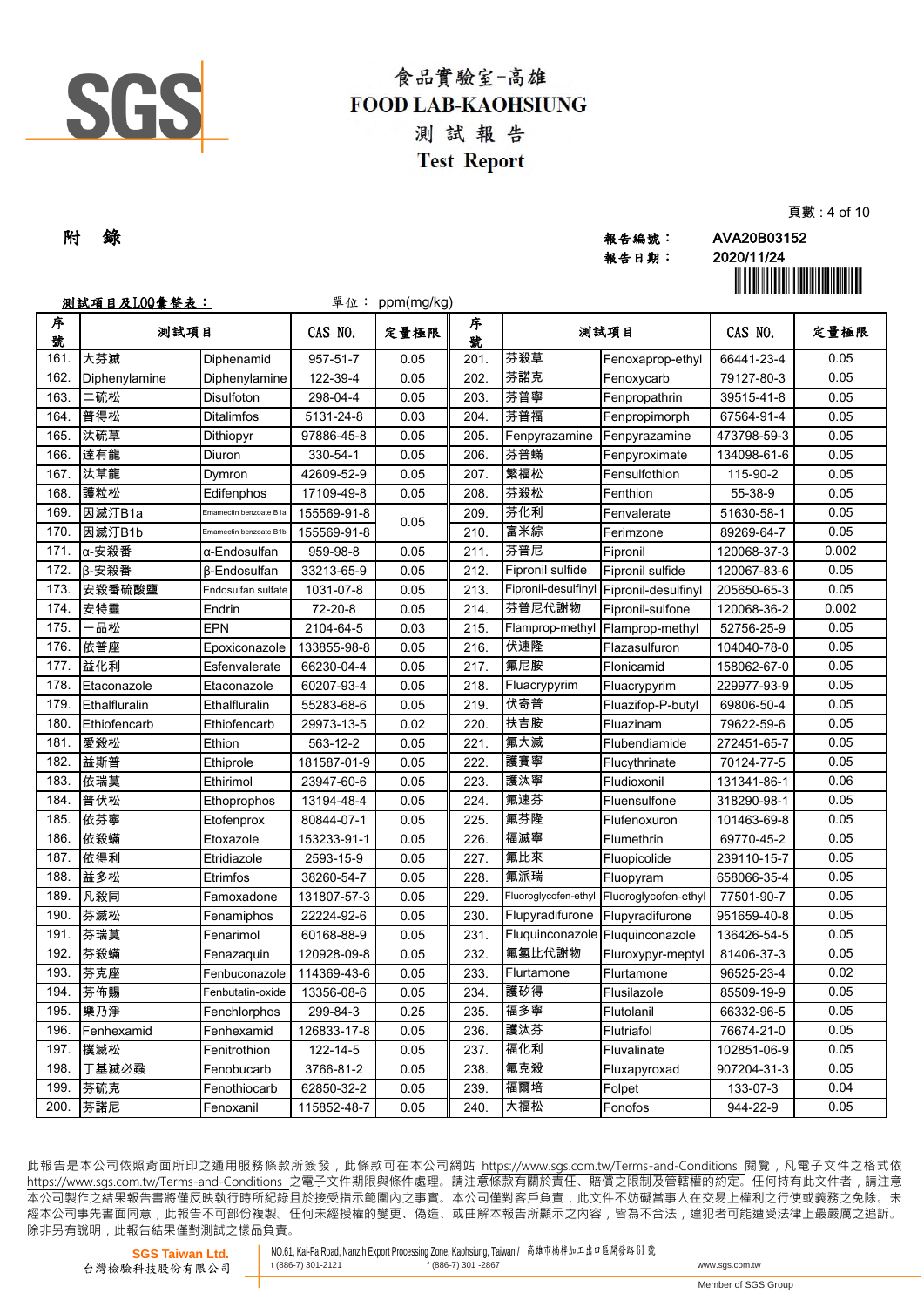

|     |       | 只:          |
|-----|-------|-------------|
| 附 錄 | 報告編號: | AVA20B03152 |
|     | 報告日期: | 2020/11/24  |

頁數 : 5 of 10

|        | <u>测試項目及LOQ彙整表:</u>   |                       |             | 單位: ppm(mg/kg) |        |                     |                                  |             |      |
|--------|-----------------------|-----------------------|-------------|----------------|--------|---------------------|----------------------------------|-------------|------|
| 序<br>號 | 测試項目                  |                       | CAS NO.     | 定量極限           | 序<br>號 | 测試項目                |                                  | CAS NO.     | 定量極限 |
| 241.   | 覆滅蟎                   | Formetanate           | 23422-53-9  | 0.05           | 281.   | 福賜松                 | Leptophos                        | 21609-90-5  | 0.05 |
| 242.   | 福木松                   | Formothion            | 2540-82-1   | 0.05           | 282.   | 靈丹                  | y-BHC (Lindane)                  | 58-89-9     | 0.05 |
| 243.   | 福賽絕                   | Fosthiazate           | 98886-44-3  | 0.05           | 283.   | 理有龍                 | Linuron                          | 330-55-2    | 0.05 |
| 244.   | 熱必斯                   | Fthalide              | 27355-22-2  | 0.05           | 284.   | 祿芬隆                 | Lufenuron                        | 103055-07-8 | 0.05 |
| 245.   | 福拉比                   | Furametpyr            | 123572-88-3 | 0.05           | 285.   | Malaoxon            | Malaoxon                         | 1634-78-2   | 0.05 |
| 246.   | Furathiocarb          | Furathiocarb          | 65907-30-4  | 0.02           | 286.   | 馬拉松                 | Malathion                        | 121-75-5    | 0.05 |
| 247.   | 合芬寧                   | Halfenprox            | 111872-58-3 | 0.05           | 287.   | 曼普胺                 | Mandipropamid                    | 374726-62-2 | 0.05 |
| 248.   | 甲基合氯氟                 | Haloxyfop-methyl      | 69806-40-2  | 0.05           | 288.   | 滅加松                 | Mecarbam                         | 2595-54-2   | 0.05 |
| 249.   | 飛佈達                   | Heptachlor            | 76-44-8     | 0.05           | 289.   | 滅芬草                 | Mefenacet                        | 73250-68-7  | 0.05 |
| 250.   | 環氧飛佈達                 | Heptachlor epoxide    | 1024-57-3   | 0.05           | 290.   | 滅派林                 | Mepanipyrim                      | 110235-47-7 | 0.05 |
| 251.   | 飛達松                   | Heptenophos           | 23560-59-0  | 0.05           | 291.   | 美福松                 | Mephosfolan                      | 950-10-7    | 0.05 |
| 252.   | 六氯苯                   | Hexachlorobenzene     | 118-74-1    | 0.02           | 292.   | 滅普寧                 | Mepronil                         | 55814-41-0  | 0.05 |
| 253.   | 菲克利                   | Hexaconazole          | 79983-71-4  | 0.05           | 293.   | 美氟綜                 | Metaflumizone                    | 139968-49-3 | 0.05 |
| 254.   | 六伏隆                   | Hexaflumuron          | 86479-06-3  | 0.05           | 294.   | 滅達樂                 | Metalaxyl                        | 57837-19-1  | 0.05 |
| 255.   | 菲殺淨                   | Hexazinone            | 51235-04-2  | 0.05           | 295.   | 滅草胺                 | Metazachlor                      | 67129-08-2  | 0.05 |
| 256.   | 合賽多                   | Hexythiazox           | 78587-05-0  | 0.05           | 296.   | 滅特座                 | Metconazole                      | 125116-23-6 | 0.05 |
| 257.   | 依滅列                   | Imazalil              | 35554-44-0  | 0.05           | 297.   | 滅克松                 | <b>Methacrifos</b>               | 62610-77-9  | 0.05 |
| 258.   | Imazamethabenz-methyl | Imazamethabenz-methyl | 81405-85-8  | 0.05           | 298.   | 達馬松                 | Methamidophos                    | 10265-92-6  | 0.05 |
| 259    | 易胺座                   | Imibenconazole        | 86598-92-7  | 0.1            | 299.   | 滅大松                 | Methidathion                     | 950-37-8    | 0.05 |
| 260.   | Imicyafos             | Imicyafos             | 140163-89-9 | 0.05           | 300.   | 滅賜克                 | Methiocarb                       | 2032-65-7   | 0.05 |
| 261.   | 益達胺                   | Imidacloprid          | 138261-41-3 | 0.05           | 301.   | 納乃得                 | Methomyl                         | 16752-77-5  | 0.05 |
| 262.   | Imidaclothiz          | Imidaclothiz          | 105843-36-5 | 0.02           | 302.   | 美賜平                 | Methoprene                       | 40596-69-8  | 0.05 |
| 263.   | 因得克                   | Indoxacarb            | 173584-44-6 | 0.01           | 303.   | Methoxychlor        | Methoxychlor                     | 72-43-5     | 0.05 |
| 264.   | 丙基喜樂松                 | Iprobenfos            | 26087-47-8  | 0.05           | 304.   | 滅芬諾                 | Methoxyfenozide                  | 161050-58-4 | 0.05 |
| 265.   | 依普同                   | Iprodione             | 36734-19-7  | 0.05           | 305.   | 五氯苯基甲基硫化物           | Methyl pentachlorophenyl sulfide | 1825-19-0   | 0.02 |
| 266.   | Iprovalicarb          | Iprovalicarb          | 140923-17-7 | 0.05           | 306.   | 撲多草                 | Metobromuron                     | 3060-89-7   | 0.05 |
| 267.   | 依殺松                   | Isazofos              | 42509-80-8  | 0.05           | 307.   | 莫多草                 | Metolachlor                      | 51218-45-2  | 0.05 |
| 268.   | Isocarbophos          | Isocarbophos          | 24353-61-5  | 0.05           | 308.   | 治滅蝨                 | Metolcarb                        | 1129-41-5   | 0.05 |
| 269.   | 亞芬松                   | Isofenphos            | 25311-71-1  | 0.05           | 309.   | 滅芬農                 | Metrafenone                      | 220899-03-6 | 0.05 |
| 270.   | 甲基亞芬松                 | sofenphos-methyl      | 99675-03-3  | 0.02           | 310.   | 滅必淨                 | Metribuzin                       | 21087-64-9  | 0.05 |
| 271.   | Isofetamid            | Isofetamid            | 875915-78-9 | 0.05           | 311.   | 美文松                 | Mevinphos                        | 7786-34-7   | 0.05 |
| 272.   | 滅必蝨                   | Isoprocarb            | 2631-40-5   | 0.05           | 312.   | 滅蟻樂                 | Mirex                            | 2385-85-5   | 0.05 |
| 273.   | 亞賜圃                   | Isoprothiolane        | 50512-35-1  | 0.05           | 313.   | 稻得壯                 | Molinate                         | 2212-67-1   | 0.05 |
| 274.   | 亞派占                   | Isopyrazam            | 881685-58-1 | 0.05           | 314.   | 亞素靈                 | Monocrotophos                    | 6923-22-4   | 0.05 |
| 275.   | 亞汰尼                   | Isotianil             | 224049-04-1 | 0.05           | 315.   | Monolinuron         | Monolinuron                      | 1746-81-2   | 0.02 |
| 276.   | 愛速隆                   | Isouron               | 55861-78-4  | 0.05           | 316.   | 邁克尼                 | Myclobutanil                     | 88671-89-0  | 0.05 |
| 277.   | Isoxaflutole          | Isoxaflutole          | 141112-29-0 | 0.05           | 317.   | 滅落脫                 | Napropamide                      | 15299-99-7  | 0.05 |
| 278.   | 加福松                   | Isoxathion            | 18854-01-8  | 0.1            | 318.   | Nitenpyram          | Nitenpyram                       | 150824-47-8 | 備註6  |
| 279.   | 阿發松                   | Jodfenphos            | 18181-70-9  | 0.05           | 319.   | Nitrothal-isopropyl | Nitrothal-isopropyl              | 10552-74-6  | 0.05 |
| 280.   | 克收欣                   | Kresoxim-methyl       | 143390-89-0 | 0.05           | 320.   | Norflurazon         | Norflurazon                      | 27314-13-2  | 0.05 |

此報告是本公司依照背面所印之通用服務條款所簽發,此條款可在本公司網站 https://www.sgs.com.tw/Terms-and-Conditions 閱覽,凡電子文件之格式依 https://www.sqs.com.tw/Terms-and-Conditions 之電子文件期限與條件處理。請注意條款有關於責任、賠償之限制及管轄權的約定。任何持有此文件者,請注意 本 公 司 製 作 之 結 果 報 告 書 將 僅 反 映 執 行 時 所 紀 錄 且 於 接 受 指 示 範 圍 內 之 事 實 。 本 公 司 僅 對 客 戶 負 責 , 此 文 件 不 妨 礙 當 事 人 在 交 易 上 權 利 之 行 使 或 義 務 之 免 除 。 未 經 本 公 司 事 先 書 面 同 意 , 此 報 告 不 可 部 份 複 製 。 任 何 未 經 授 權 的 變 更 、 偽 造 、 或 曲 解 本 報 告 所 顯 示 之 內 容 , 皆 為 不 合 法 , 違 犯 者 可 能 遭 受 法 律 上 最 嚴 厲 之 追 訴 。 除非另有說明, 此報告結果僅對測試之樣品負責。

**SGS Taiwan Ltd.** 台灣檢驗科技股份有限公司 NO.61, Kai-Fa Road, Nanzih Export Processing Zone, Kaohsiung, Taiwan / 高雄市楠梓加工出口區開發路 <sup>61</sup> <sup>號</sup> t  $(886-7)$  301-2867 www.sgs.com.tw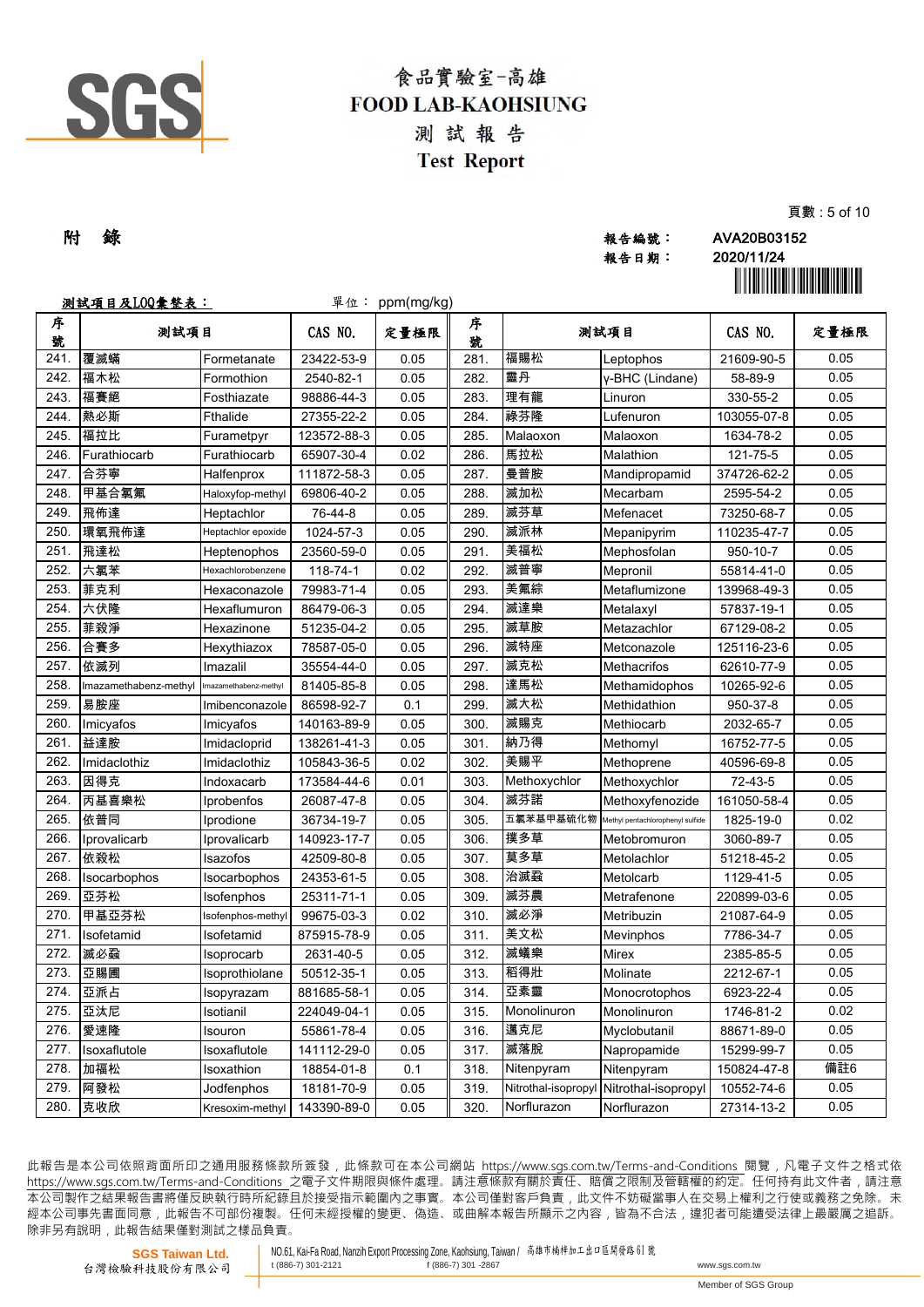

|     |       | ---         |
|-----|-------|-------------|
| 附 錄 | 報告編號: | AVA20B03152 |
|     | 報告日期: | 2020/11/24  |
|     |       |             |

報告日期: 2020/11/24

頁數 : 6 of 10

|        | <u>測試項目及LOQ彙整表:</u> |                    |                | 單位: ppm(mg/kg) |        |                    |                           |             |      |
|--------|---------------------|--------------------|----------------|----------------|--------|--------------------|---------------------------|-------------|------|
| 序<br>號 | 测試項目                |                    | CAS NO.        | 定量極限           | 序<br>號 | 测試項目               |                           | CAS NO.     | 定量極限 |
| 321.   | 諾伐隆                 | Novaluron          | 116714-46-6    | 0.05           | 361.   | 比加普                | Pirimicarb                | 23103-98-2  | 0.05 |
| 322    | 尼瑞莫                 | Nuarimol           | 63284-71-9     | 0.05           | 362.   | 必滅松                | Pirimiphos-ethyl          | 23505-41-1  | 0.05 |
| 323    | Octachlorostyrene   | Octachlorostyrene  | 29082-74-4     | 0.05           | 363.   | 亞特松                | Pirimiphos-methyl         | 29232-93-7  | 0.05 |
| 324.   | 歐滅松                 | Omethoate          | 1113-02-6      | 0.05           | 364.   | 普亞列寧               | Prallethrin               | 23031-36-9  | 0.02 |
| 325.   | 歐拉靈                 | Oryzalin           | 19044-88-3     | 0.05           | 365.   | 普拉草                | Pretilachlor              | 51218-49-6  | 0.05 |
| 326.   | 樂滅草                 | Oxadiazon          | 19666-30-9     | 0.05           | 366.   | 撲殺熱                | Probenazole               | 27605-76-1  | 0.05 |
| 327.   | 毆殺斯                 | Oxadixyl           | 77732-09-3     | 0.05           | 367.   | 撲克拉                | Prochloraz                | 67747-09-5  | 0.05 |
| 328.   | 毆殺滅                 | Oxamyl             | 23135-22-0     | 0.05           | 368.   | 撲滅寧                | Procymidone               | 32809-16-8  | 0.05 |
| 329.   | 嘉保信                 | Oxycarboxin        | 5259-88-1      | 0.05           | 369.   | 佈飛松                | Profenophos               | 41198-08-7  | 0.05 |
| 330    | 氧化可氯丹               | Oxychlordane       | 27304-13-8     | 0.05           | 370.   | 普滅克                | Promecarb                 | 2631-37-0   | 0.02 |
| 331.   | 滅多松                 | Oxydemeton-Methyl  | $301 - 12 - 2$ | 0.05           | 371.   | 佈滅淨                | Prometryn                 | 7287-19-6   | 0.05 |
| 332.   | 復祿芬                 | Oxyfluorfen        | 42874-03-3     | 0.05           | 372.   | 雷蒙得                | Propachlor                | 1918-16-7   | 0.05 |
| 333.   | 巴克素                 | Paclobutrazol      | 76738-62-0     | 0.05           | 373.   | 普拔克                | Propamocarb hydrochloride | 25606-41-1  | 0.05 |
| 334.   | 巴拉松代謝物              | Paraoxon           | 311-45-5       | 0.05           | 374.   | 除草靈                | Propanil                  | 709-98-8    | 0.05 |
| 335.   | 巴拉松                 | Parathion          | 56-38-2        | 0.05           | 375.   | 加護松                | Propaphos                 | 7292-16-2   | 0.05 |
| 336.   | 甲基巴拉松               | Parathion-methyl   | 298-00-0       | 0.05           | 376.   | 毆蟎多                | Propargite                | 2312-35-8   | 0.05 |
| 337.   | 平克座                 | Penconazole        | 66246-88-6     | 0.05           | 377.   | 普拔根                | Propazine                 | 139-40-2    | 0.05 |
| 338.   | 賓克隆                 | Pencycuron         | 66063-05-6     | 0.05           | 378.   | 苯胺靈                | Propham                   | 122-42-9    | 0.02 |
| 339.   | 施得圃                 | Pendimethalin      | 40487-42-1     | 0.05           | 379.   | 普克利                | Propiconazole             | 60207-90-1  | 0.05 |
| 340.   | 平氟芬                 | Penflufen          | 494793-67-8    | 0.05           | 380.   | 安丹                 | Propoxur                  | 114-26-1    | 0.05 |
| 341.   | 平速爛                 | Penoxsulam         | 219714-96-2    | 0.05           | 381.   | Propyzamide        | Propyzamide               | 23950-58-5  | 0.05 |
| 342.   | 五氯苯胺                | Pentachloroaniline | 527-20-8       | 0.02           | 382.   | 普快淨                | Proquinazid               | 189278-12-4 | 0.05 |
| 343.   | Pentachloroanisole  | Pentachloroanisole | 1825-21-4      | 0.05           | 383.   | Prosulfocarb       | Prosulfocarb              | 52888-80-9  | 0.02 |
| 344.   | 五氯苯                 | Pentachlorobenzene | 608-93-5       | 0.05           | 384.   | 普硫松                | Prothiofos                | 34643-46-4  | 0.05 |
| 345.   | Penthiopyrad        | Penthiopyrad       | 183675-82-3    | 0.05           | 385.   | 飛克松                | Prothoate                 | 2275-18-5   | 0.05 |
| 346.   | 百滅寧                 | Permethrin         | 52645-53-1     | 0.05           | 386.   | 派滅淨                | Pymetrozine               | 123312-89-0 | 備註6  |
| 347.   | 脫禾草                 | Phenothiol         | 25319-90-8     | 0.05           | 387.   | 賜加落                | Pyracarbolid              | 24691-76-7  | 0.05 |
| 348.   | 酚丁滅蝨成分之一            | Phenothrin         | 26002-80-2     | 0.05           | 388.   | 白克松                | Pyraclofos                | 77458-01-6  | 0.05 |
| 349.   | 賽達松                 | Phenthoate         | 2597-03-7      | 0.05           | 389.   | 百克敏                | Pyraclostrobin            | 175013-18-0 | 0.05 |
| 350.   | 福瑞松                 | Phorate            | 298-02-2       | 0.05           | 390.   | 派芬草                | Pyraflufen-ethyl          | 129630-19-9 | 0.05 |
| 351    | 裕必松                 | Phosalone          | 2310-17-0      | 0.05           | 391.   | 白粉松                | Pyrazophos                | 13457-18-6  | 0.05 |
| 352.   | Phosfolan           | Phosfolan          | 947-02-4       | 0.02           | 392.   | 百速隆                | Pyrazosulfuron-ethyl      | 93697-74-6  | 0.05 |
| 353.   | Phosfolan-methyl    | Phosfolan-methyl   | 5120-23-0      | 0.02           | 393.   | 除蟲菊精(Cinerin I)    | Cinerin I                 | 8003-34-7   |      |
| 354.   | 益滅松                 | Phosmet            | 732-11-6       | 0.05           | 394.   | 除蟲菊精(Cinerin II)   | Cinerin II                | 8003-34-7   |      |
| 355.   | 福賜米松                | Phosphamidon       | 13171-21-6     | 0.05           | 395.   | 除蟲菊精(Jasmolin I)   | Jasmolin I                | 8003-34-7   | 0.05 |
| 356.   | 巴賽松                 | Phoxim             | 14816-18-3     | 0.05           | 396.   | 除蟲菊精(Jasmolin II)  | Jasmolin II               | 8003-34-7   |      |
| 357.   | Picolinafen         | Picolinafen        | 137641-05-5    | 0.05           | 397.   | 除蟲菊精(Pyrethrin I)  | Pyrethrin I               | 8003-34-7   |      |
| 358.   | Pinoxaden           | Pinoxaden          | 243973-20-8    | 0.05           | 398.   | 除蟲菊精(Pyrethrin II) | Pyrethrin II              | 8003-34-7   |      |
| 359.   | 協力精                 | Piperonyl butoxide | $51-03-6$      | 0.05           | 399.   | Pyribencarb        | Pyribencarb               | 799247-52-2 | 0.05 |
| 360.   | Piperophos          | Piperophos         | 24151-93-7     | 0.05           | 400.   | 畢達本                | Pyridaben                 | 96489-71-3  | 0.05 |

此報告是本公司依照背面所印之通用服務條款所簽發,此條款可在本公司網站 https://www.sgs.com.tw/Terms-and-Conditions 閱覽,凡電子文件之格式依 https://www.sqs.com.tw/Terms-and-Conditions 之電子文件期限與條件處理。請注意條款有關於責任、賠償之限制及管轄權的約定。任何持有此文件者,請注意 本 公 司 製 作 之 結 果 報 告 書 將 僅 反 映 執 行 時 所 紀 錄 且 於 接 受 指 示 範 圍 內 之 事 實 。 本 公 司 僅 對 客 戶 負 責 , 此 文 件 不 妨 礙 當 事 人 在 交 易 上 權 利 之 行 使 或 義 務 之 免 除 。 未 經 本 公 司 事 先 書 面 同 意 , 此 報 告 不 可 部 份 複 製 。 任 何 未 經 授 權 的 變 更 、 偽 造 、 或 曲 解 本 報 告 所 顯 示 之 內 容 , 皆 為 不 合 法 , 違 犯 者 可 能 遭 受 法 律 上 最 嚴 厲 之 追 訴 。 除非另有說明, 此報告結果僅對測試之樣品負責。

**SGS Taiwan Ltd.** 台灣檢驗科技股份有限公司 NO.61, Kai-Fa Road, Nanzih Export Processing Zone, Kaohsiung, Taiwan / 高雄市楠梓加工出口區開發路 <sup>61</sup> <sup>號</sup> t  $(886-7)$  301-2867 www.sgs.com.tw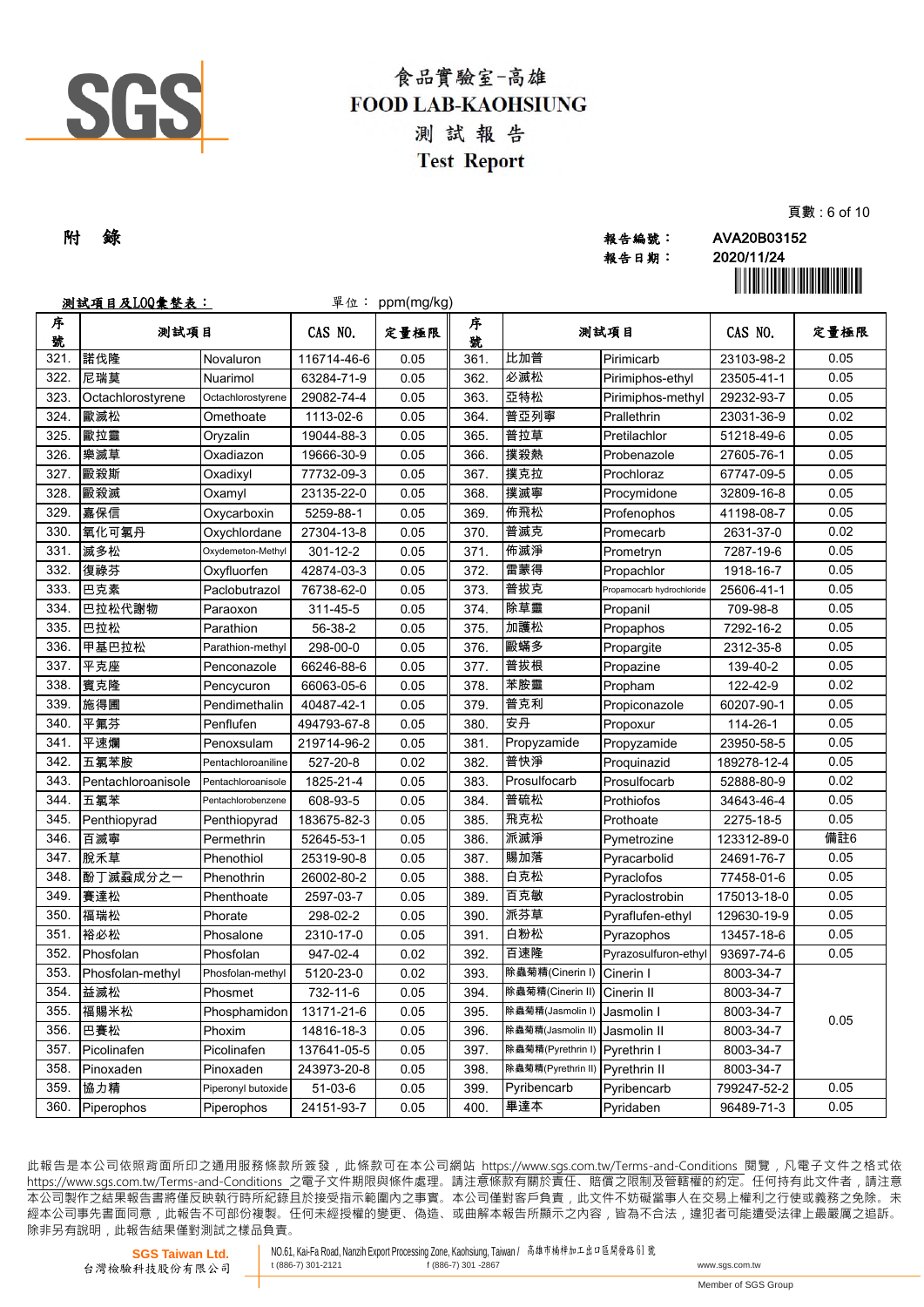

|     |       | --          |
|-----|-------|-------------|
| 附 錄 | 報告編號: | AVA20B03152 |
|     | 報告日期: | 2020/11/24  |
|     |       |             |

頁數 : 7 of 10

|        | <u>測試項目及LOQ彙整表:</u> |                        |             | 單位: ppm(mg/kg) |        |                 |                    |             |      |
|--------|---------------------|------------------------|-------------|----------------|--------|-----------------|--------------------|-------------|------|
| 序<br>號 | 测試項目                |                        | CAS NO.     | 定量極限           | 序<br>號 | 测試項目            |                    | CAS NO.     | 定量極限 |
| 401.   | 必芬松                 | Pyridaphenthion        | 119-12-0    | 0.05           | 441.   | 得殺草             | Tepraloxydim       | 149979-41-9 | 0.05 |
| 402.   | 必汰草                 | Pyridate               | 55512-33-9  | 0.05           | 442.   | 托福松             | Terbufos           | 13071-79-9  | 0.05 |
| 403.   | 比芬諾                 | Pyrifenox              | 88283-41-4  | 0.05           | 443.   | Terbutryn       | Terbutryn          | 886-50-0    | 0.05 |
| 404.   | Pyrifluquinazon     | Pyrifluquinazon        | 337458-27-2 | 0.05           | 444.   | 樂本松             | Tetrachlorvinphos  | 22248-79-9  | 0.05 |
| 405.   | Pyriftalid          | Pyriftalid             | 135186-78-6 | 0.02           | 445.   | 四克利             | Tetraconazole      | 112281-77-3 | 0.05 |
| 406.   | 派美尼                 | Pyrimethanil           | 53112-28-0  | 0.05           | 446.   | 得脫蟎             | Tetradifon         | 116-29-0    | 0.05 |
| 407.   | 畢汰芬                 | Pyrimidifen            | 105779-78-0 | 0.05           | 447.   | 治滅寧             | Tetramethrin       | 7696-12-0   | 0.05 |
| 408.   | Pyriofenone         | Pyriofenone            | 688046-61-9 | 0.05           | 448.   | 欣克草             | Thenylchlor        | 96491-05-3  | 0.05 |
| 409    | 百利普芬                | Pyriproxyfen           | 95737-68-1  | 0.05           | 449.   | 腐絕              | Thiabendazole      | 148-79-8    | 0.05 |
| 410.   | 百快隆                 | Pyroquilon             | 57369-32-1  | 0.05           | 450.   | 賽果培             | Thiacloprid        | 111988-49-9 | 0.05 |
| 411.   | 拜裕松                 | Quinalphos             | 13593-03-8  | 0.05           | 451.   | 賽速安             | Thiamethoxam       | 153719-23-4 | 0.05 |
| 412.   | 快諾芬                 | Quinoxyfen             | 124495-18-7 | 0.05           | 452.   | 賽氟滅             | Thifluzamide       | 130000-40-7 | 0.05 |
| 413.   | 五氯硝苯                | Quintozene(PCNB)       | 82-68-8     | 0.02           | 453.   | 殺丹              | Thiobencarb        | 28249-77-6  | 0.05 |
| 414.   | 快伏草                 | Quizalofop-ethyl       | 76578-14-8  | 0.05           | 454.   | 硫敵克             | Thiodicarb         | 59669-26-0  | 0.05 |
| 415.   | 魚藤精                 | Rotenone               | 83-79-4     | 0.05           | 455.   | 硫伐隆             | Thiofanox          | 39196-18-4  | 0.05 |
| 416.   | 殺芬草                 | Saflufenacil           | 372137-35-4 | 0.05           | 456.   | 硫滅松             | Thiometon          | 640-15-3    | 0.05 |
| 417.   | 殺力松                 | Salithion              | 3811-49-2   | 0.03           | 457.   | 甲基多保淨           | Thiophanate-methyl | 23564-05-8  | 0.02 |
| 418.   | 拜烈寧                 | s-Bioallethrin         | 28434-00-6  | 0.1            | 458.   | 脫克松             | Tolclofos-methyl   | 57018-04-9  | 0.05 |
| 419    | Sedaxane            | Sedaxane               | 874967-67-6 | 0.05           | 459.   | 脫芬瑞             | Tolfenpyrad        | 129558-76-5 | 0.05 |
| 420.   | 西殺草                 | Sethoxydim             | 74051-80-2  | 0.05           | 460.   | 甲基益發靈           | Tolyfluanid        | 731-27-1    | 0.05 |
| 421.   | 矽護芬                 | Silafluofen            | 105024-66-6 | 0.05           | 461.   | trans-可氯丹       | trans-Chlordane    | 5103-74-2   | 0.05 |
| 422.   | 草滅淨                 | Simazine               | 122-34-9    | 0.05           | 462.   | 三泰芬             | Triadimefon        | 43121-43-3  | 0.05 |
| 423.   | Simeconazole        | Simeconazole           | 149508-90-7 | 0.05           | 463.   | 三泰隆             | Triadimenol        | 55219-65-3  | 0.05 |
| 424.   | 賜諾特 J               | Spinetoram J           | 187166-40-1 | 0.05           | 464.   | Tri-allate      | Tri-allate         | 2303-17-5   | 0.05 |
| 425.   | 賜諾特 L               | Spinetoram L           | 187166-40-1 |                | 465.   | 三落松             | Triazophos         | 24017-47-8  | 0.05 |
| 426.   | 賜諾殺 A               | Spinosad A(spinosyn A) | 168316-95-8 | 0.05           | 466.   | <b>Tribufos</b> | Tribufos           | 78-48-8     | 0.05 |
| 427.   | 賜諾殺D                | Spinosad D(spinosyn D) | 168316-95-8 |                | 467.   | 三氯松             | Trichlorfon        | 52-68-6     | 0.05 |
| 428.   | 賜派芬                 | Spirodiclofen          | 148477-71-8 | 0.05           | 468.   | 三賽唑             | Tricyclazole       | 41814-78-2  | 0.05 |
| 429.   | 賜滅芬                 | Spiromesifen           | 283594-90-1 | 0.05           | 469.   | 三得芬             | Tridemorph         | 81412-43-3  | 0.05 |
| 430.   | 賜派滅                 | Spirotetramat          | 203313-25-1 | 0.05           | 470.   | 三地芬             | Tridiphane         | 58138-08-2  | 0.05 |
| 431    | Spiroxamine         | Spiroxamine            | 118134-30-8 | 0.05           | 471.   | 三氟敏             | Trifloxystrobin    | 141517-21-7 | 0.05 |
| 432.   | Sulfentrazone       | Sulfentrazone          | 118134-30-8 | 0.05           | 472.   | 賽福座             | Triflumizole       | 68694-11-1  | 0.05 |
| 433.   | 速殺氟                 | Sulfoxaflor            | 946578-00-3 | 0.05           | 473.   | Triflumuron     | Triflumuron        | 64628-44-0  | 0.05 |
| 434.   | 得克利                 | Tebuconazole           | 107534-96-3 | 0.05           | 474.   | 三福林             | Trifluralin        | 1582-09-8   | 0.04 |
| 435.   | 得芬諾                 | Tebufenozide           | 112410-23-8 | 0.05           | 475.   | 賽福寧             | Triforine          | 26644-46-2  | 0.05 |
| 436.   | 得芬瑞                 | Tebufenpyrad           | 119168-77-3 | 0.05           | 476.   | 單克素             | Uniconazole        | 83657-17-4  | 0.05 |
| 437.   | 得匍隆                 | Tebuthiuron            | 34014-18-1  | 0.05           | 477.   | 繁米松             | Vamidothion        | 2275-23-2   | 0.05 |
| 438.   | Tecnazene           | Tecnazene              | 117-18-0    | 0.05           | 478.   | 免克寧             | Vinclozolin        | 50471-44-8  | 0.05 |
| 439.   | 得福隆                 | Teflubenzuron          | 83121-18-0  | 0.05           | 479.   | 滅克蝨             | XMC (Macbal)       | 2655-14-3   | 0.05 |
| 440.   | Tefluthrin          | Tefluthrin             | 79538-32-2  | 0.05           | 480.   | 滅爾蝨             | MPMC (Xylylcarb)   | 2425-10-7   | 0.05 |

此報告是本公司依照背面所印之通用服務條款所簽發,此條款可在本公司網站 https://www.sgs.com.tw/Terms-and-Conditions 閱覽,凡電子文件之格式依 https://www.sqs.com.tw/Terms-and-Conditions 之電子文件期限與條件處理。請注意條款有關於責任、賠償之限制及管轄權的約定。任何持有此文件者,請注意 本 公 司 製 作 之 結 果 報 告 書 將 僅 反 映 執 行 時 所 紀 錄 且 於 接 受 指 示 範 圍 內 之 事 實 。 本 公 司 僅 對 客 戶 負 責 , 此 文 件 不 妨 礙 當 事 人 在 交 易 上 權 利 之 行 使 或 義 務 之 免 除 。 未 經 本 公 司 事 先 書 面 同 意 , 此 報 告 不 可 部 份 複 製 。 任 何 未 經 授 權 的 變 更 、 偽 造 、 或 曲 解 本 報 告 所 顯 示 之 內 容 , 皆 為 不 合 法 , 違 犯 者 可 能 遭 受 法 律 上 最 嚴 厲 之 追 訴 。 除非另有說明, 此報告結果僅對測試之樣品負責。

**SGS Taiwan Ltd.** 台灣檢驗科技股份有限公司 NO.61, Kai-Fa Road, Nanzih Export Processing Zone, Kaohsiung, Taiwan / 高雄市楠梓加工出口區開發路 <sup>61</sup> <sup>號</sup> t  $(886-7)$  301-2867 www.sgs.com.tw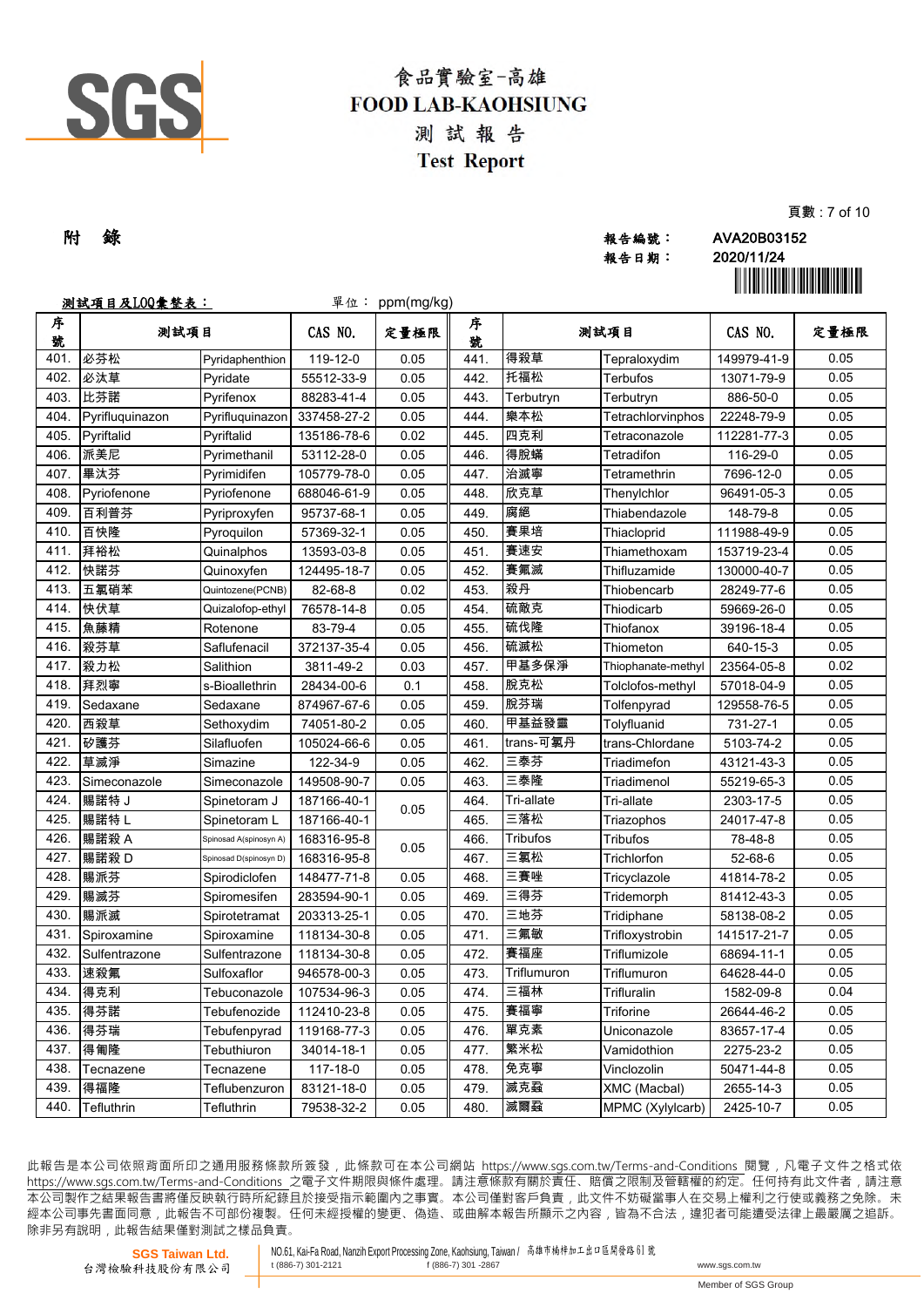

|     |  |                   | 頁數: 8 of 10 |
|-----|--|-------------------|-------------|
| 附 錄 |  | 報告編號: AVA20B03152 |             |

報告日期: 2020/11/24

|        | 测試項目及LOQ彙整表: |      |          | 單位:         | ppm(mg/kg) |
|--------|--------------|------|----------|-------------|------------|
| 序<br>號 |              | 測試項目 |          | CAS NO.     | 定量極限       |
| 481    | 座賽胺          |      | Zoxamide | 156052-68-5 | 0.05       |

此報告是本公司依照背面所印之通用服務條款所簽發,此條款可在本公司網站 https://www.sgs.com.tw/Terms-and-Conditions 閱覽,凡電子文件之格式ƙ https://www.sgs.com.tw/Terms-and-Conditions 之電子文件期限與條件處理。請注意條款有關於責任、賠償之限制及管轄權的約定。任何持有此文件者,請注意 本公司製作之結果報告書將僅反映執行時所紀錄且於接受指示範圍內之事實。本公司僅對客戶負責﹐此文件不妨礙當事人在交易上權利之行使或義務之免除。礻 經本公司事先書面同意 , 此報告不可部份複製。任何未經授權的變更、偽造、或曲解本報告所顯示之內容 , 皆為不合法 , 違犯者可能遭受法律上最嚴厲之追訴。 除非另有說明﹐此報告結果僅對測試之樣品負責。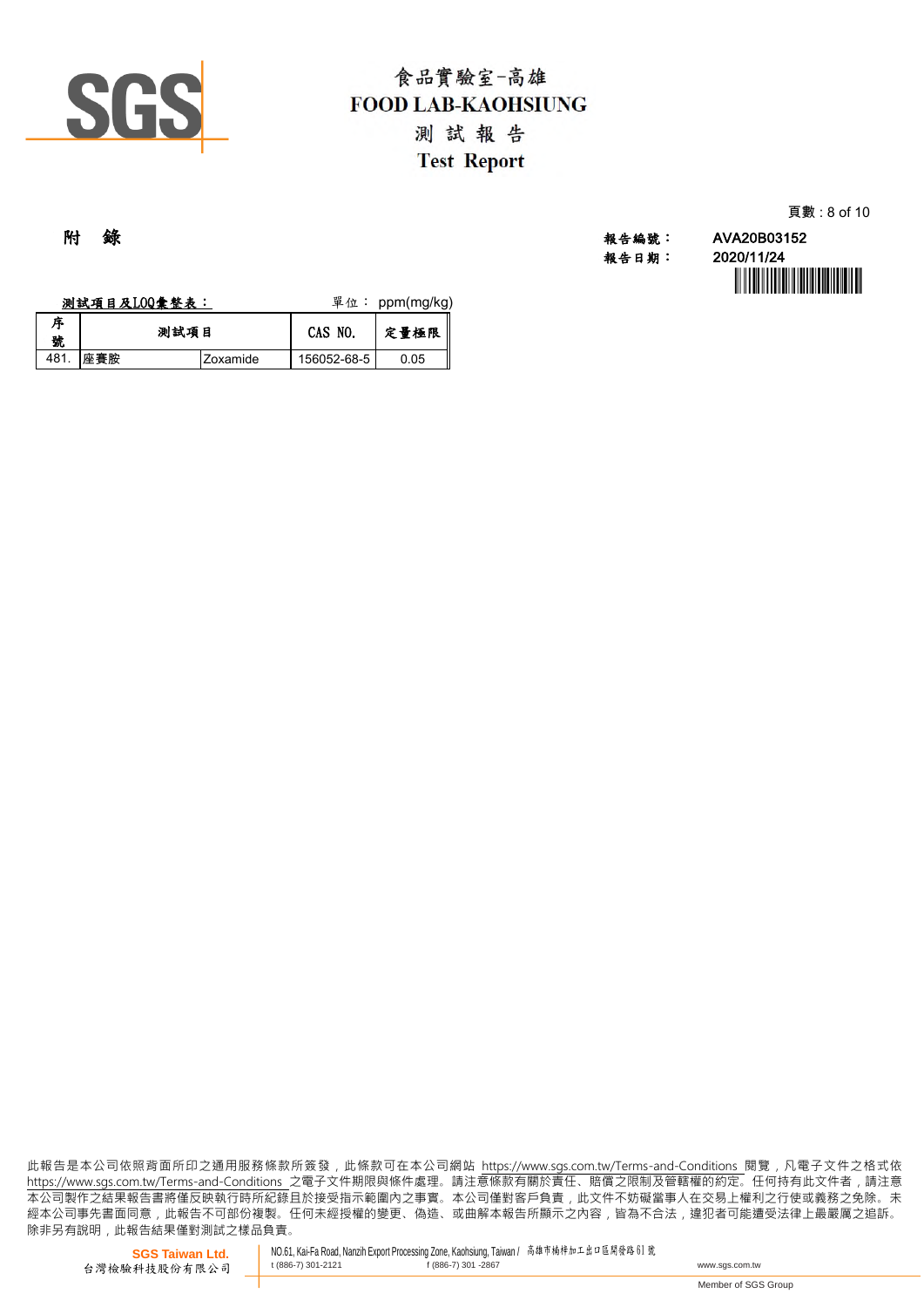

迷客夏國際股份有限公司 報告編號: AVA20B03152 台南市北區西門路四段271號7樓之2

報告日期: 2020/11/24



頁數 : 9 of 10

樣品照片

# **AVA20B03152**



此報告是本公司依照背面所印之通用服務條款所簽發,此條款可在本公司網站 https://www.sgs.com.tw/Terms-and-Conditions 閱覽,凡電子文件之格式依 https://www.sas.com.tw/Terms-and-Conditions 之電子文件期限與條件處理。請注意條款有關於責任、賠償之限制及管轄權的約定。任何持有此文件者,請注意 本 公 司 製 作 之 結 果 報 告 書 將 僅 反 映 執 行 時 所 紀 錄 且 於 接 受 指 示 範 圍 內 之 事 實 。 本 公 司 僅 對 客 戶 負 責 , 此 文 件 不 妨 礙 當 事 人 在 交 易 上 權 利 之 行 使 或 義 務 之 免 除 。 未 經 本 公 司 事 先 書 面 同 意 , 此 報 告 不 可 部 份 複 製 。 任 何 未 經 授 權 的 變 更 、 偽 造 、 或 曲 解 本 報 告 所 顯 示 之 內 容 , 皆 為 不 合 法 , 違 犯 者 可 能 遭 受 法 律 上 最 嚴 厲 之 追 訴 。 除非另有說明, 此報告結果僅對測試之樣品負責。

**SGS Taiwan Ltd.** 台灣檢驗科技股份有限公司 NO.61, Kai-Fa Road, Nanzih Export Processing Zone, Kaohsiung, Taiwan / 高雄市楠梓加工出口區開發路 <sup>61</sup> <sup>號</sup> t (886-7) 301-2121 f (886-7) 301 -2867 www.sgs.com.tw